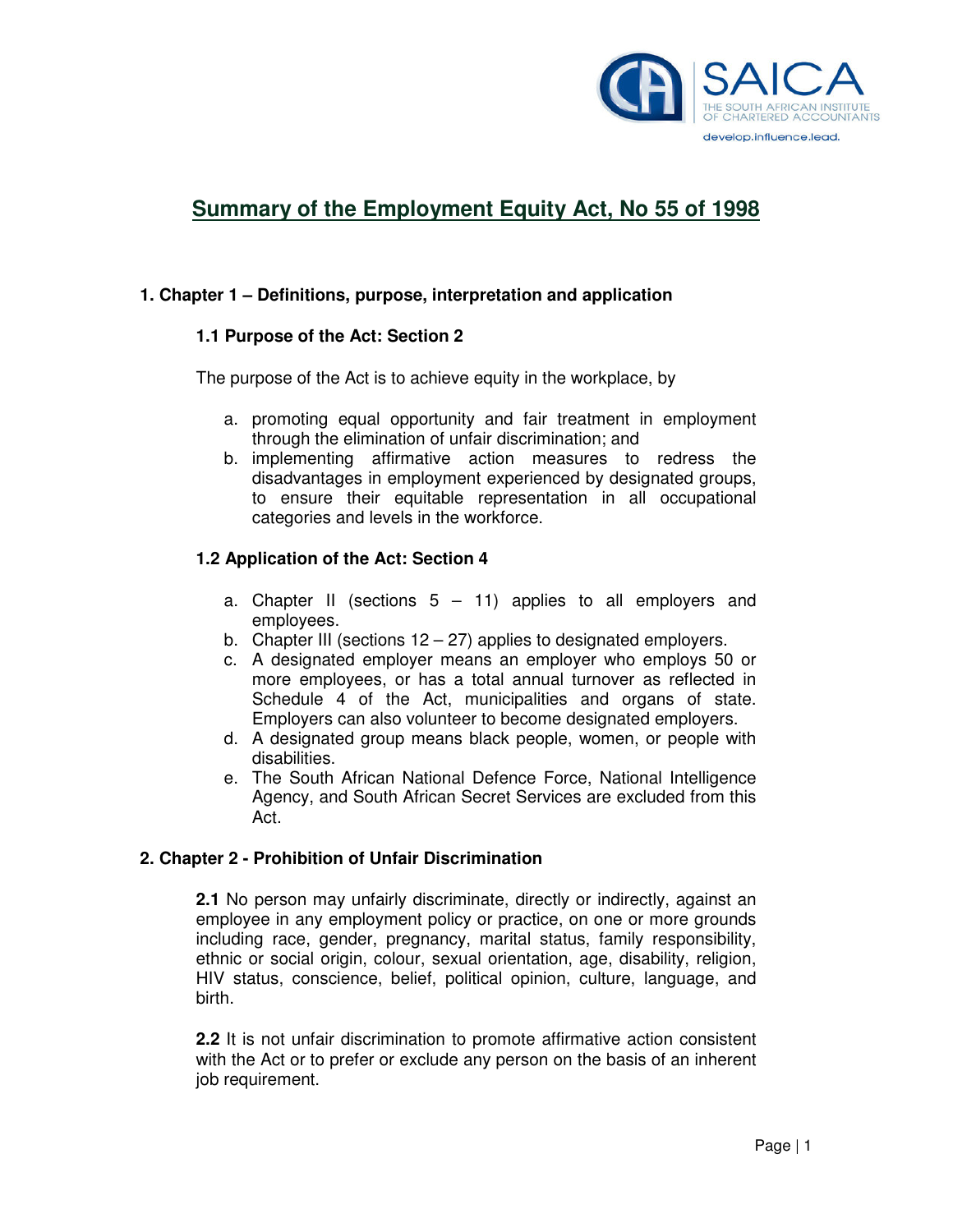## **2.3 Medical Testing: Section 7**

- a. Medical testing of an employee is permissible only when legislation requires testing or when this is justifiable for various reasons.
- b. HIV testing is prohibited unless such testing is determined to be justifiable by the Labour Court.

# **2.4 Psychological Testing: Section 8**

Psychological testing and similar assessments are prohibited, unless the test is scientifically valid and reliable, can be applied fairly to all employees, and is not biased against any employee or group.

## **2.5 Disputes concerning this Chapter: Section 10**

- a. An employee, or applicant for employment, may refer a dispute concerning alleged unfair discrimination (or medical or psychological testing) to the CCMA for conciliation. This must be done within six months of the alleged discrimination (or testing).
- b. If a dispute is not resolved at conciliation, a party may refer it to the Labour Court for adjudication. The parties to a dispute may also agree to refer the dispute to arbitration.
- c. Unfair dismissal disputes in which unfair discrimination is alleged must be dealt with in terms of the Labour Relations Act. The dismissal must be referred to the CCMA within 30 days.

#### **3. Chapter 3 – Affirmative Action**

#### **3.1 Duties of a Designated Employer: Section 13**

- a. A designated employer must implement affirmative action measures for designated groups to achieve employment equity.
- b. In order to implement affirmative action measures, a designated employer must:
	- consult with employees;
	- conduct an analysis;
	- prepare an employment equity plan; and
	- report to the Director-General on progress made in the implementation of the plan.

#### **3.2 Affirmative Action measures: Section 15**

- a. Affirmative action measures are measures intended to ensure that suitably qualified employees from designated groups have equal employment opportunity and are equitably represented in all occupational categories and levels of the workforce.
- b. Such measures must include: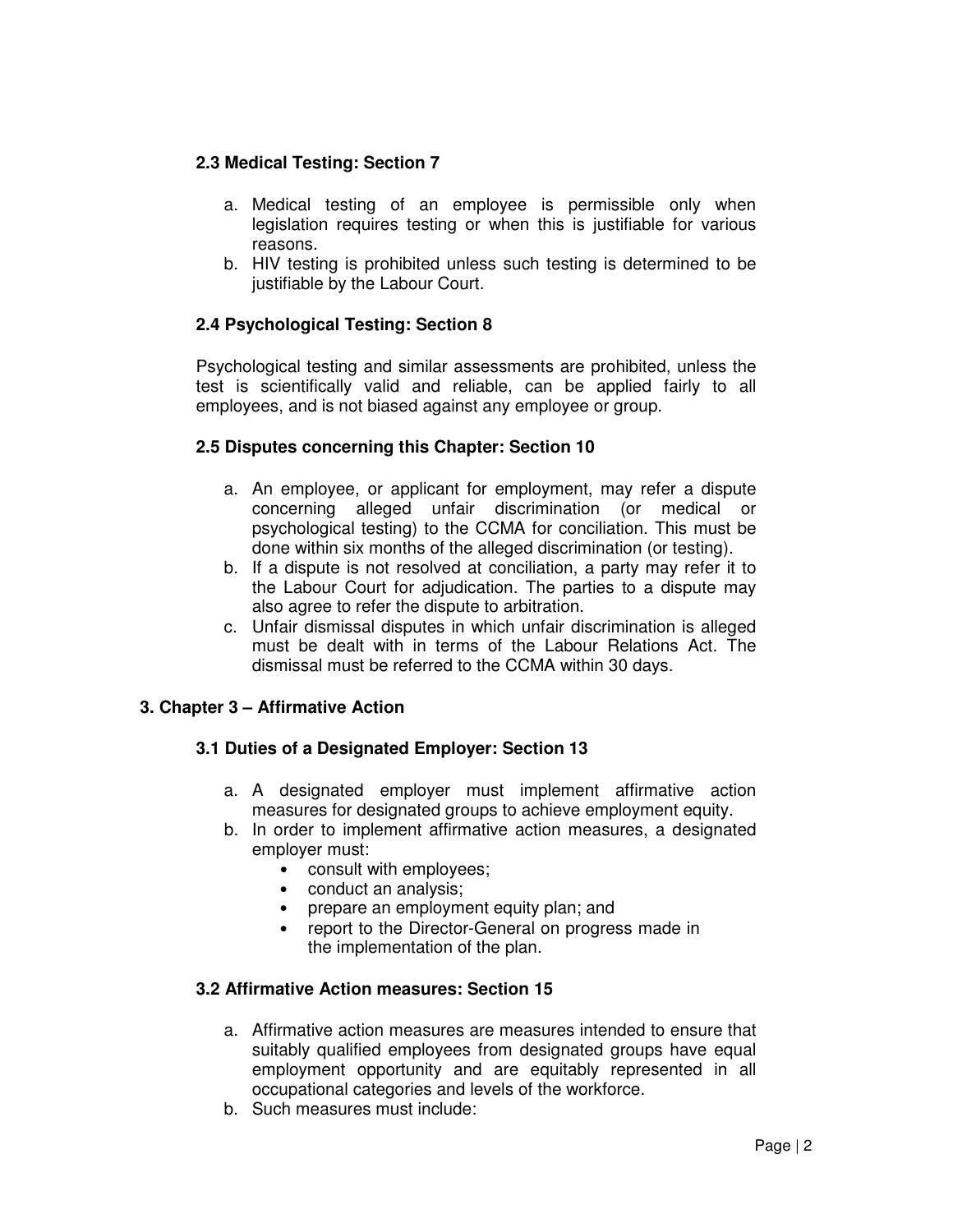- identification and elimination of barriers with an adverse impact on designated groups;
- measures which promote diversity;
- making reasonable accommodation for people from designated groups:
- retention, development and training of designated groups (including skills development); and
- preferential treatment and numerical goals to ensure equitable representation. This excludes quotas.
- c. Designated employers are not required to take any decision regarding an employment policy or practice that would establish an absolute barrier to prospective or continued employment or advancement of people not from designated groups.

## **3.3 Consultation: Sections 16 and 17**

A designated employer must take reasonable steps to consult with representatives of employees representing the diverse interests of the workforce on the conducting of an analysis, preparation and implementation of a plan, and on reporting to the Director-General.

## **3.4 Disclosure of Information: Section 18**

To ensure meaningful consultation, the employer must disclose relevant information to the consulting parties, subject to section 16 of the Labour Relations Act, No 66 of 1995.

#### **3.5 Analysis: Section 19**

A designated employer must conduct an analysis of employment policies, practices, procedures, and working environment so as to identify employment barriers that adversely affect members of designated groups. The analysis must also include the development of a workforce profile to determine to what extent designated groups are under-represented in the workplace.

# **3.6 Employment Equity Plan: Section 20**

- a. A designated employer must prepare and implement a plan to achieve employment equity, which must:
	- have objectives for each year of the plan;
	- include affirmative action measures;
	- have numerical goals for achieving equitable representation;
	- have a timetable for each year;
	- have internal monitoring and evaluation procedures, including internal dispute resolution mechanisms; and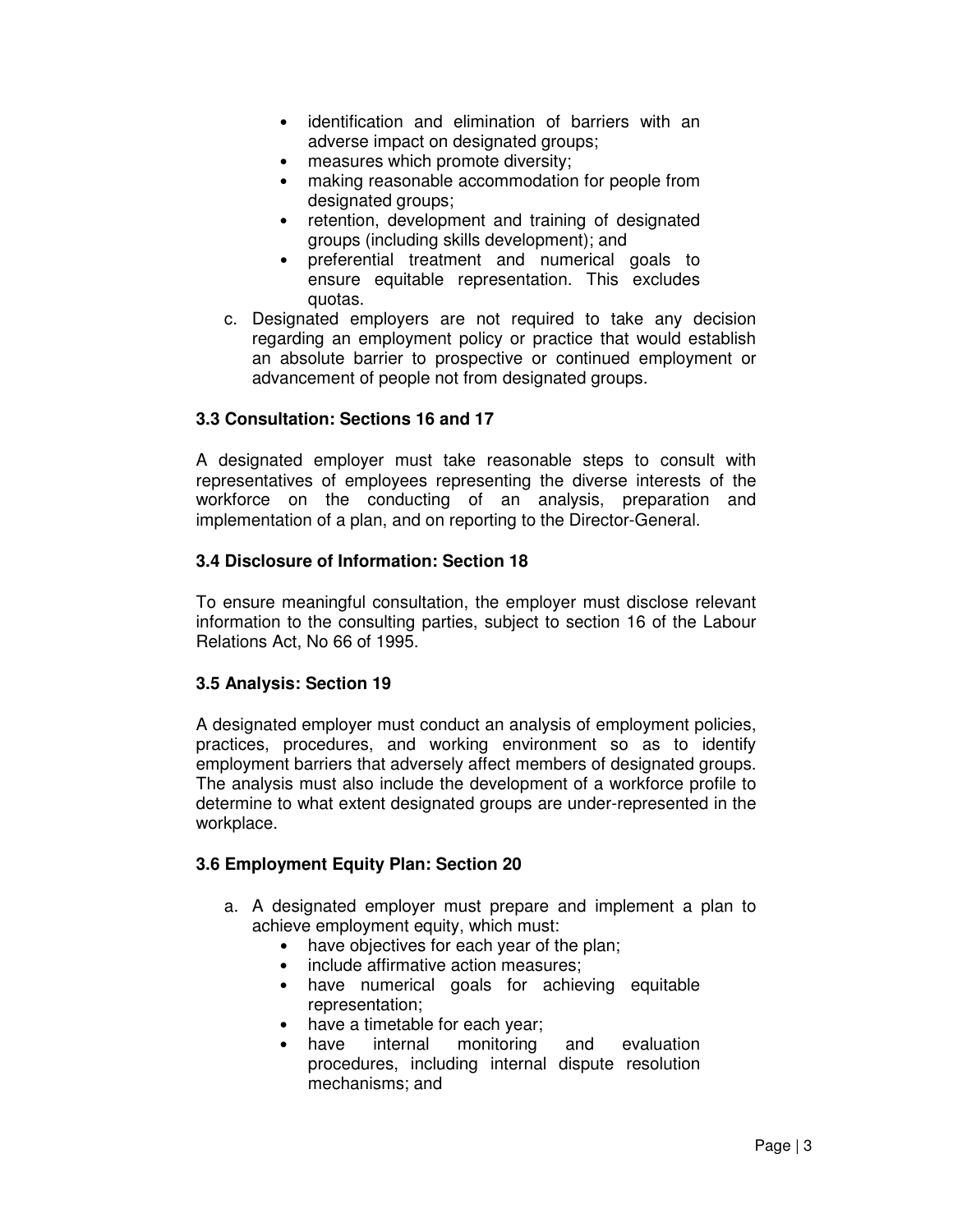• identify persons, including senior managers, to monitor and implement the plan.

#### **3.7 Report: Section 21**

- a. An employer who employs fewer than 150 employees must submit its first report to the Director-General within 12 months after the commencement of the Act, and thereafter every 2 years on the first working day of October.
- b. An employer who employers 150 or more employees, must submit its first report 6 months after the commencement of the Act, and thereafter every year on the first working day of October.

#### **3.8 Designated employer must assign a manager: Section 24**

A designated employer must assign one or more senior managers to ensure implementation and monitoring of the employment equity plan and must make available necessary resources for this purpose.

#### **3.9 Income Differentials: Section 27**

A statement of remuneration and benefits received in each occupational category and level of the workforce must be submitted by a designated employer to the Employment Conditions Commission (ECC).

Where there are disproportionate income differentials, a designated employer must take measures to reduce it progressively. Such measures may include collective bargaining, compliance with sectoral determinations (section 51 of the Basic Conditions of Employment Act); the application of norms and benchmarks recommended by the ECC, relevant measures contained in skills development legislation, and any other appropriate steps.

#### **4. Chapter 5 – Monitoring, Enforcement and Legal Proceedings**

#### **4.1 Monitoring: Section 34**

Employee or trade union representatives can monitor contraventions of the Act and report to relevant bodies.

#### **4.2 Powers of the Labour Inspector: Section 35**

Labour inspectors are authorised to conduct an inspection as provided for in sections 65 and 66 of the Basic Conditions of Employment Act.

#### **4.3 Undertaking to Comply: Section 36**

If the inspector has reasonable grounds to believe that a designated employer has failed to comply with its obligations in terms of the Act, the